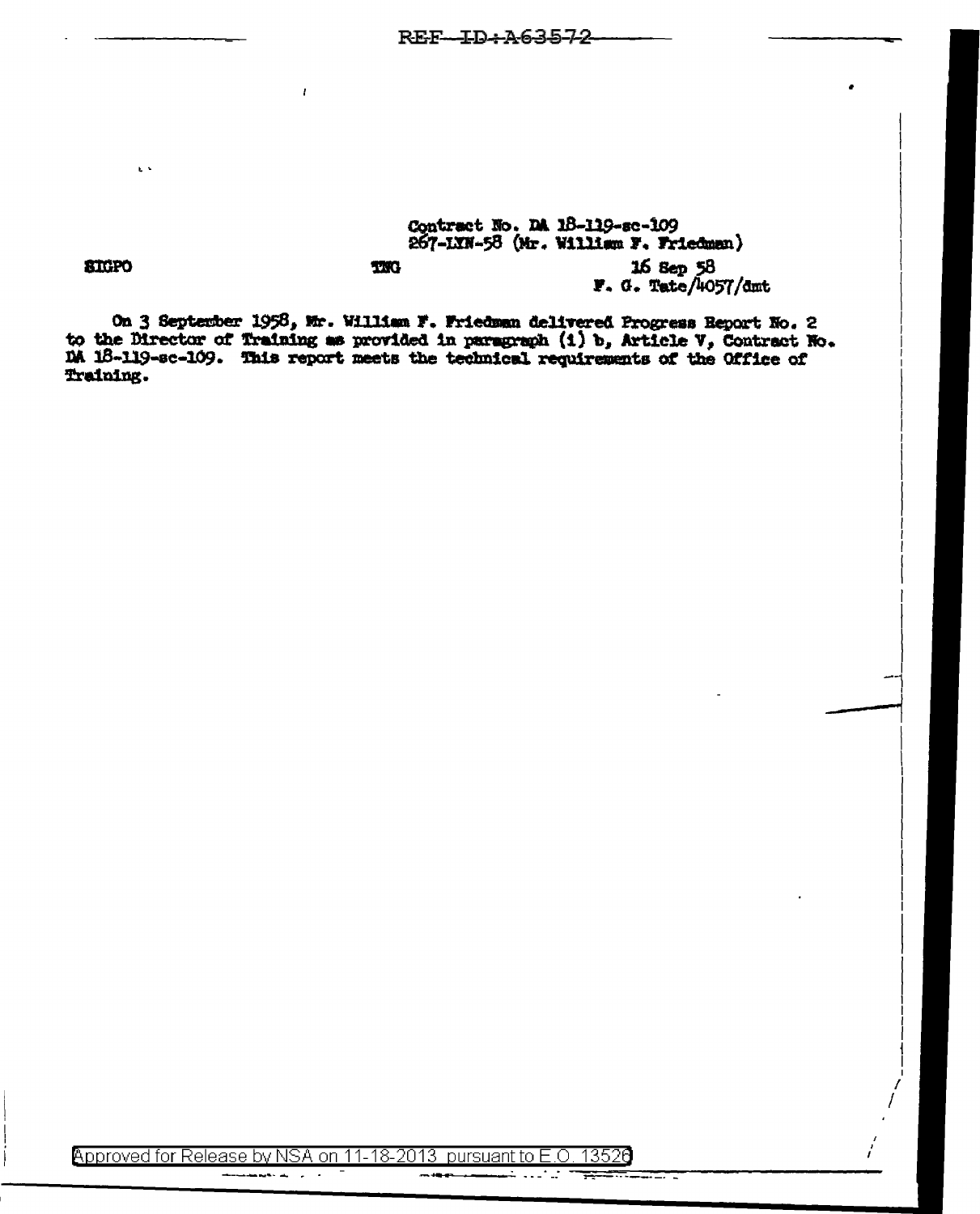

## REF ID:A63572

## WILLIAM F. FRIEDMAN

310 SECOND ST., SE WASHINGTON 3, D. *o.* 

3 September 1958

Director National. Security Agency Fort George G. Meade, Maryland Attention: Director of Training

Sir:

Reference is made to Contract No. DA18-119-sc-109, 267-LYN-58, entered into as of l May 1958 by and between the United States of America and the undersigned. In accordance with provisions of Article I, paragraph d, of said contract, I submit herewith, in Inc1osure 1, the second of the six bi-monthly Progress Reports outlining progress of the work on the items called for by said contract.

Very truly yours,

William F. Friedman ~IAM F. FRIEDMAN

..

Incl.: a/s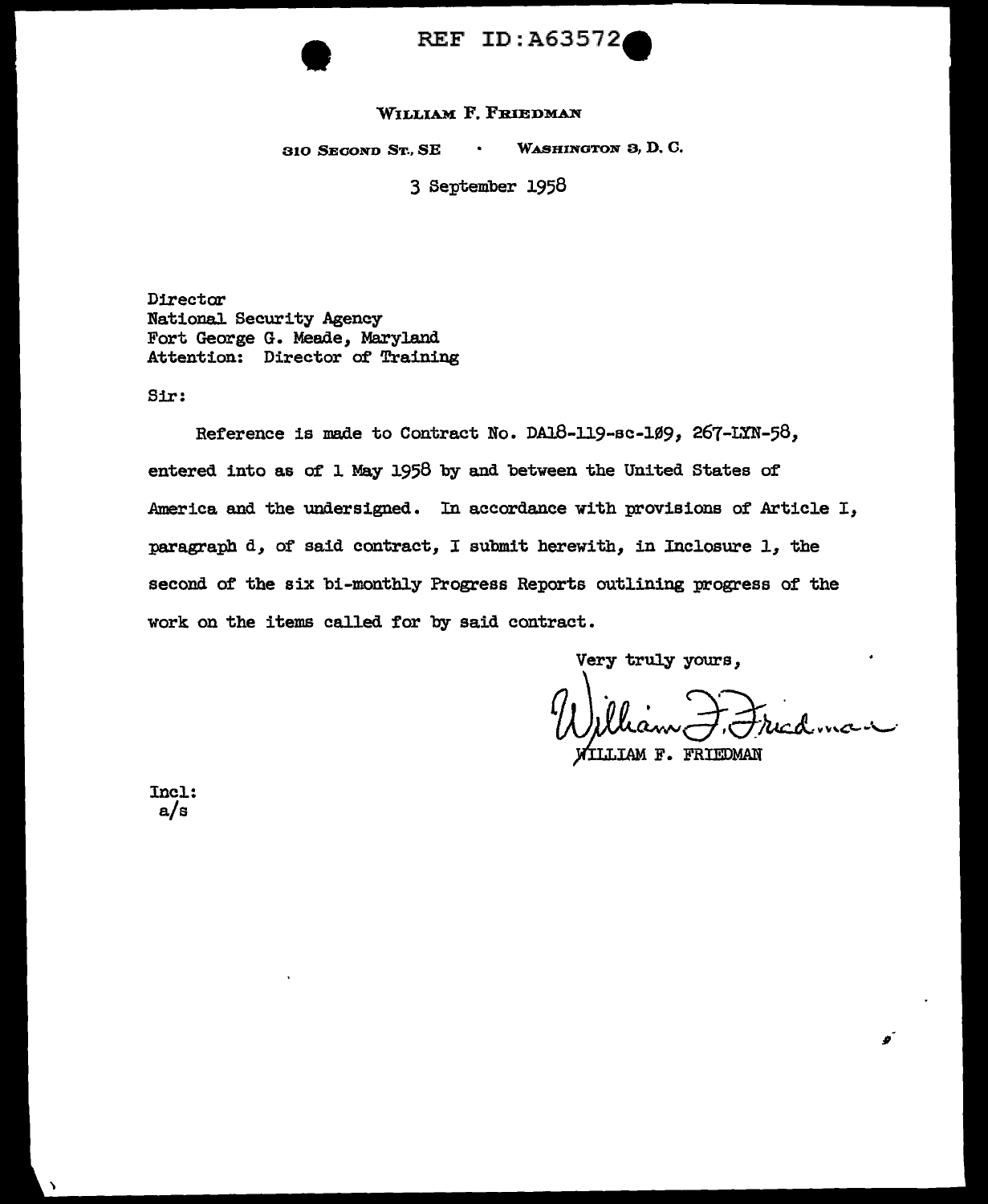## REF ID: A6357

3 September 1958

•

L Progress on Project l of Article I, Paragraph a(l) of the contract.

a. The item called for under this project is a manuscript of the text for a series of six  $(6)$  lessons containing unclassified data designed for the technical orientation of new NSA employees. The word unclassified in the preceding sentence is underlined to call attention to the Contractor's belief that the National. Security Agency's recent action in connection with a Department of Defense Directive will cause all the material called for under the contract to be classified CONFIDENTIAL. In Section IV of NSA Bulletin Number 117 dated 1 July 1958, the attention of all concerned is directed to the provisions of paragraph IIA, Part 6, Encl.. No. 1 to Department of Defense Directive 5200.1, dated 8 July 1957, viz:

"All material directly related to cryptographic systems which was previously classified RESTRICTED Security Information is upgraded to CONFIDENTIAL."

It is the Contractor's understanding that the foregoing provisions are being applied in a very strict manner throughout NSA. In view of the fact that much of the basic material which the contractor is using and expects to use as the work under the contract progresses, it will be necessary or at least advisable to apply the provisions cited above to the final materials to be produced under the contract. The Contractor will not be handicapped in the production of those materials as a consequence of the strict application of the provisions of the DOD Directive cited; however, the Contractor believes that the contract should be modified to make it clear that the classification of the materials to be produced is to be CONFIDENTIAL. No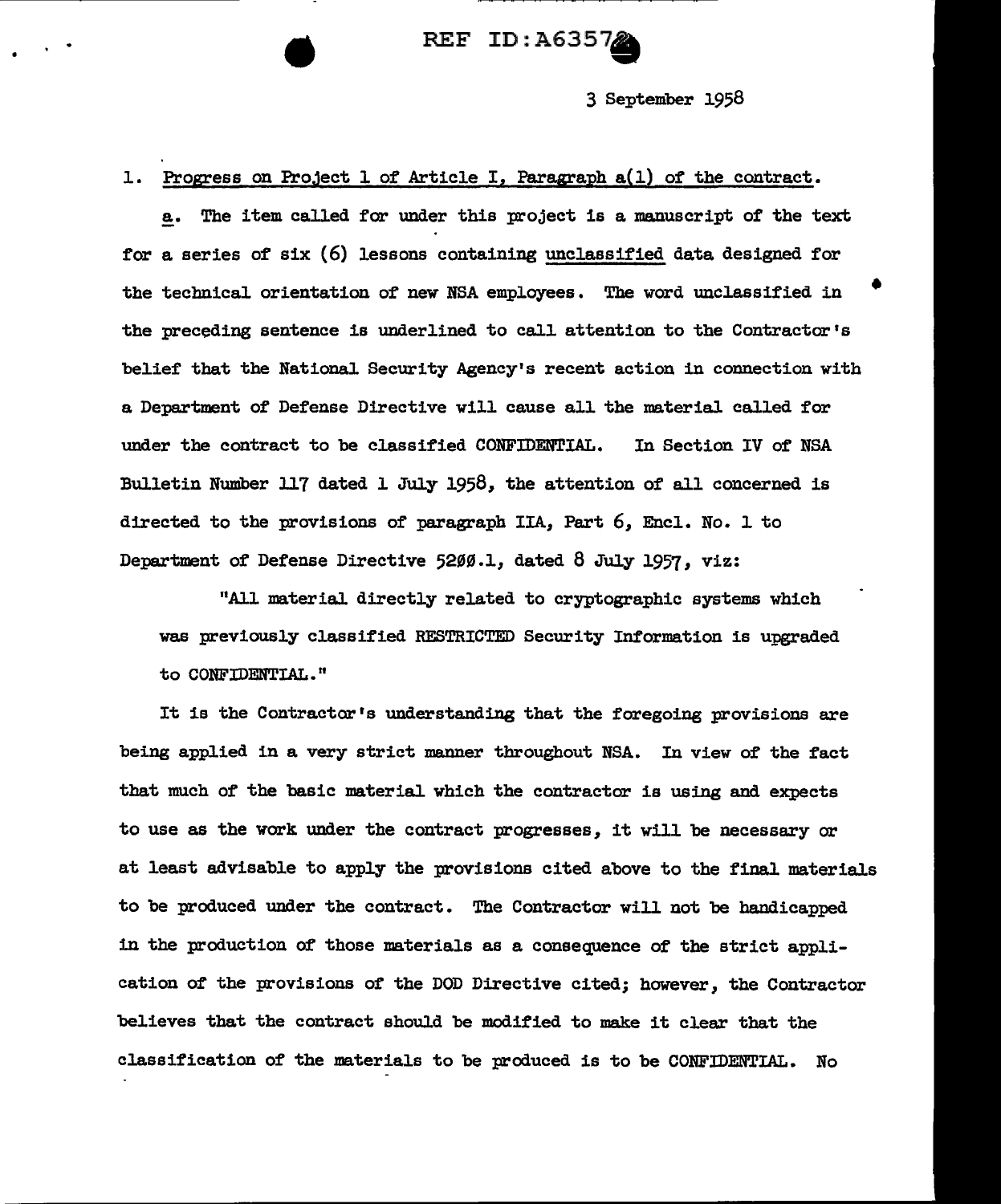change in the total. consideration of the Contract is expected as a consequence o£' the proposed modification.

REF ID: A6357

b. Work on Project l has gone forward despite the Contractor's absence o£ almost a month to participate in the SCAMP summer symposium at the University of' California in Los Angeles, because during the weeks he was there he was able to try out many ideas he has for the materials to be produced under this project. Copious notes were kept and these are now being worked over. Examination of the thousands of bits and pieces of cryptologic information in the Contractor's personal col.lection is still in progress; actual writing of manuscript has also been in progress for some time. The substantive material for all six lessons and lectures has been written down in outline form; the actual filling in of the outline has been almost completed for one lesson and lecture.

2. Progress on Projects 2, 3, and  $4$  of Article I, paragraphs  $(a)(2)$ ,  $(a)(3)$  and  $(a)(4)$  of the contract.

a. Work on these projects has continued at a slow but steady pace. Material for additional photographs has been assembled and some new photographs and lantern slides already have been made.

b. Two magnetic recorders, one of.the disc type, the other, of the tape type, were recently received from the Logistics Division of NSA. Tentative recordings of an experimental nature have been made. The Contractor expects to make trial recordings first, f'rom which edited recordings can be made at a later date.

3. The Contractor believes that about one-third of the work to be done

-2-